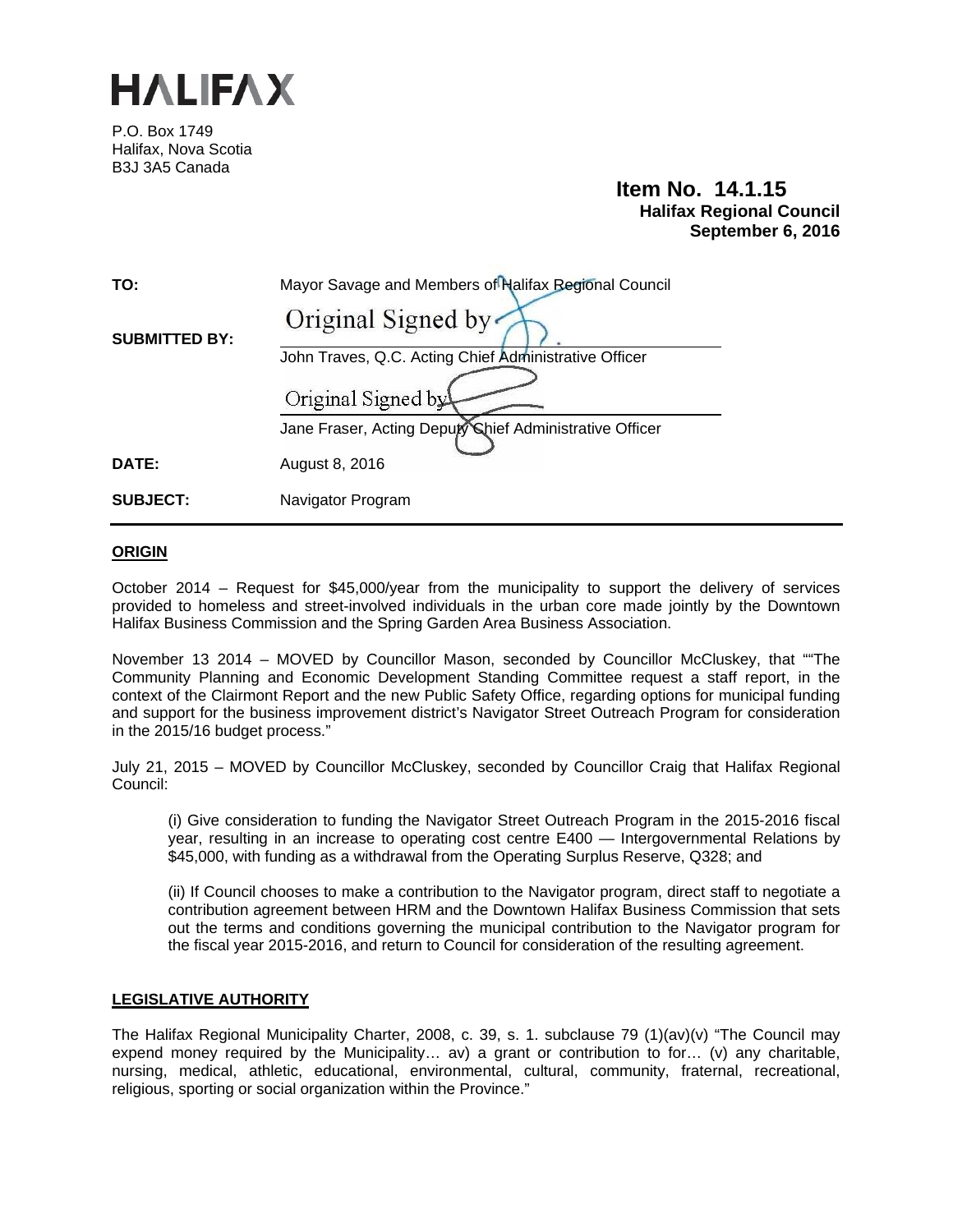#### **RECOMMENDATION**

It is recommended that Halifax Regional Council:

- 1. Approve \$45,000 in funding for the Navigator Street Outreach Program, to cover the operating grant for fiscal 2016/2017; and
- 2. Approve the draft agreement between HRM and the Downtown Halifax Business Commission (DHBC) and Spring Garden Area Business Association (SGABA) that sets out the terms and conditions governing the municipal grant to the Navigator Street Outreach Program for fiscal 2016/2017.

# **BACKGROUND**

#### **Navigator Program Origins and Overview**

The Navigator Street Outreach program (Navigator)<sup>1</sup> was launched in May 2008 as a means to address homelessness and panhandling in Halifax and Dartmouth's downtown business districts. The Navigator program is designed to address a perceived need to supplement existing social services aimed at streetinvolved and homeless individuals. Navigator program staff have identified unsheltered and undocumented individuals as being at high risk and in need of assistance.<sup>2</sup>

The program is a proactive, positive response to individuals who struggle with securing and maintaining housing and employment due to addictions, mental health issues and homelessness. The intent of the program is to work with street-involved and homeless individuals to cultivate their potential to be engaged, healthy, contributing members of the community. The Navigator Street Outreach program provides clients with support in the following areas: income, mental health, justice system, addictions, employment and housing.

# **Formal Request for Funding**

In October of 2014 a request for \$45,000/year from the municipality to support the delivery of services provided to homeless and street-involved individuals in the urban core was made jointly by the Downtown Halifax Business Commission and the Spring Garden Area Business Association.

# **Approval in Principle – Navigator Program Funding (Fiscal 2015-2016)**

On July 21, 2015 Council gave consideration to funding the Navigator Street Outreach Program in the 2015/2016 fiscal year. Council gave approval, in principle, for a \$45,000 contribution to the Navigator Street Outreach Program. Council directed staff to draft an agreement between HRM and the Downtown Halifax Business Commission that would set out the terms and conditions governing the municipal grant to the Navigator program for the fiscal year 2015/2016. Council further directed staff to return to Council once the agreement was drafted for Council's consideration of the resulting contribution agreement.

<sup>&</sup>lt;sup>1</sup> Client profiles, demographics, staffing, programming, community partnership and financial details for the Navigator program are provided in Attachment 1.

 $2$  Navigator works on the street (as opposed to within the shelter system). Navigator supports unsheltered street involved and homeless individuals who are unwilling or unable to access provincially-funded support persons that work out of Halifax's shelters. Navigator staff also work extensively with clients who lack official documentation. Without documentation, street involved and homeless individuals face significant challenges in renting accommodations, finding employment and accessing government programs.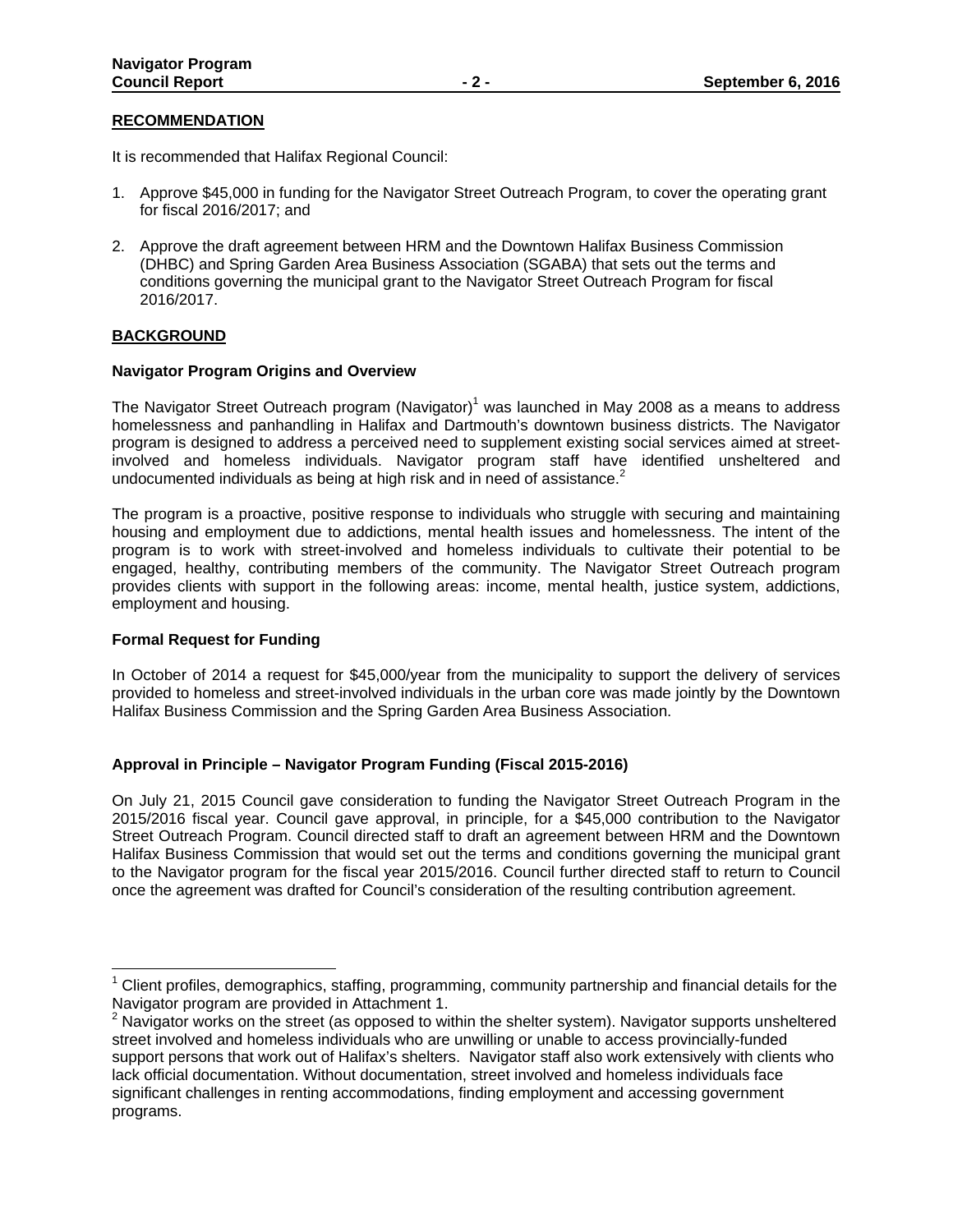#### **DISCUSSION**

#### **Geographic Program Scope**

The day-to-day Navigator on-street-presence will continue to be restricted to the physical boundaries of the Downtown Halifax Business Commission (DHBC) and the Spring Garden Area Business Association (SGABA) BIDs. The program will not have a day-to-day Navigator on-street-presence outside the (peninsular) urban core. DHBC and SGABA have, instead, committed to responding to BID requests for Navigator assistance on an as-needed-basis. The intended result is ad hoc availability of Navigator expertise and program support for street-involved individuals within the geographic limits of the eight existing Business Improvement Districts' boundaries.

#### **Current Funding Sources**

The 2016/2017 Navigator budget revenue sources are as follows:

| Total                                              | \$90,000 |
|----------------------------------------------------|----------|
| Halifax Municipality (Ad Hoc Contribution Request) | \$45,000 |
| Spring Garden Area Business Association            | \$13.500 |
| Downtown Halifax Business Commission               | \$31.500 |

#### **Additional Funding**

Downtown Halifax Business Commission and the Spring Garden Area Business Association are seeking additional funding from other levels of government. Provincial and/or Federal funding would further stabilize the Navigator program budget and allow for enhanced support for street involved individuals. Federal government funding previously covered payment of housing-related expenses on behalf streetinvolved individuals (rent/arrears/security deposits etc.). These Federal funds facilitated securing and maintaining housing for street-involved individuals and those at risk of homelessness.

#### **Program Goals, Outcomes and Actions**

Downtown Halifax Business Commission and the Spring Garden Area Business Association have articulated the Navigator Street Outreach Program goals, outcomes and actions for fiscal 2016/2017 (see Attachment 3). This document has been used to develop the reporting obligations detailed in the draft grant agreement.

#### **Draft Grant Agreement – Navigator Street Outreach Program (Fiscal 2016-2017)**

A request for multi-year funding (\$45,000/year) from the municipality to support the delivery of services provided to homeless and street-involved individuals in the urban core has been made jointly by the Downtown Halifax Business Commission and the Spring Garden Area Business Association. Further to Council's direction, staff have drafted an agreement that sets out the terms and conditions governing the municipal grant to the Navigator Street Outreach Program for the fiscal year 2016/2017 (see Attachment 2).

#### **Draft grant agreement highlights are as follows:**

**Parties to the Agreement** – At the joint request of both the Downtown Halifax Business Commission (DHBC) and the Spring Garden Area Business Association (SGABA), both DHBC and SGABA have been added as parties to the agreement.

**Value of Grant** – The amount of the municipal grant is \$45,000, payable in one instalment.

**Accountability:** Per the agreement, both DHBC and SGABA will be (jointly and severally) liable for the obligations and liabilities owing to the Municipality under the agreement. The municipality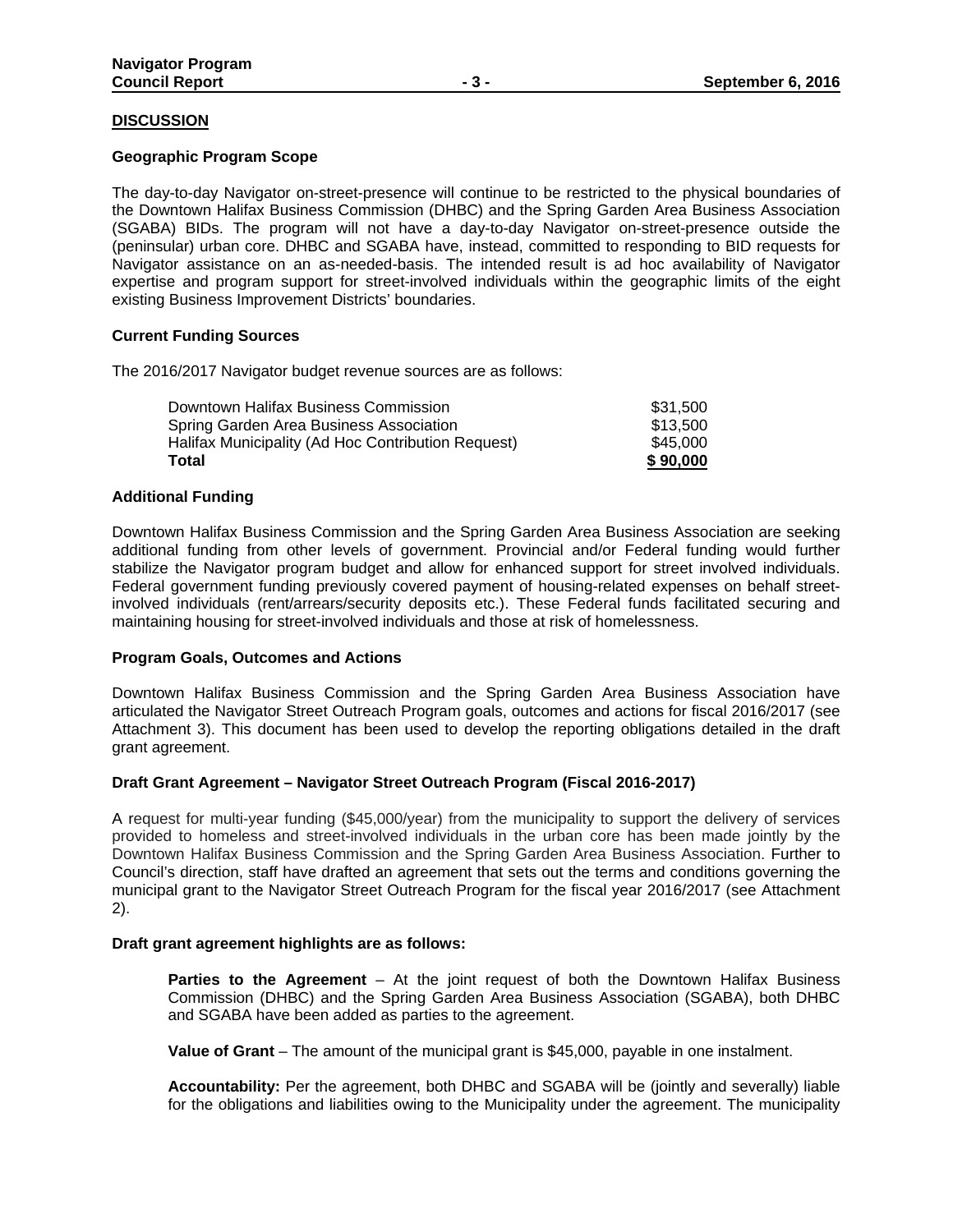has the right to conduct an audit.

**Reporting** – DHBC and SGABA are (jointly) required to provide the municipality with a final report.

**Term of Agreement –** The term of the agreement commences on the date that it is signed and continues in force until March 31st, 2017 (end of fiscal 2016/2017).

**Geographic Scope** – The agreement defines a program client as "a homeless or street-involved individual situate in Halifax". This client definition is purposefully broad to support expansion of the program into areas outside of the central urban core (areas that are currently unserved or underserved by Navigator staff).

**Use of Grant** – The Grant must be used by the DHBC and the SGABA to support project work including (1) physical and mental health support; (2) addictions support; (3) income support; (4) justice system support; (5) employment support; and (6) housing support.

#### **FINANCIAL IMPLICATIONS**

There are insufficient funds in E400 to cover the proposed grant over the one year period (fiscal 2016/17) and that cost center will be in excess of the approved budget. This will be offset by underspending the budget in cost centre M310 (Other Fiscal Services-Grants) with no net impact on the overall budget.

#### **RISK CONSIDERATION**

.

| <b>Risk</b>             | <b>Likelihood</b><br>$(1-5)$ | <b>Impact</b><br>$(1-5)$ | <b>Risk Level</b><br>(IVLM/H/VH) | <b>Mitigation</b> |
|-------------------------|------------------------------|--------------------------|----------------------------------|-------------------|
| Financial               |                              |                          |                                  | N/A               |
| Environmental           |                              | –                        | -                                | N/A               |
| <b>Service Delivery</b> |                              |                          |                                  | N/A               |
| People                  |                              |                          |                                  | N/A               |
| Reputation              |                              |                          |                                  |                   |
| Legal and               |                              |                          |                                  | N/A               |
| Compliance              |                              |                          |                                  |                   |

**Recommendation: Fund the Navigator program in fiscal 2016/2017** 

|  |  | Alternative 1: Decline to fund the Navigator program in fiscal 2016/2017 |
|--|--|--------------------------------------------------------------------------|
|  |  |                                                                          |

| <b>Risk</b>             | <b>Likelihood</b><br>$(1-5)$ | <b>Impact</b><br>$(1-5)$ | <b>Risk Level</b><br>(IVLM/H/VH) | <b>Mitigation</b> |
|-------------------------|------------------------------|--------------------------|----------------------------------|-------------------|
| Financial               |                              |                          |                                  | N/A               |
| Environmental           |                              |                          |                                  | N/A               |
| Service Delivery        |                              |                          |                                  | N/A               |
| People                  |                              |                          |                                  | N/A               |
| Reputation              | 2                            | 2                        |                                  | N/A               |
| Legal and<br>Compliance |                              |                          |                                  | N/A               |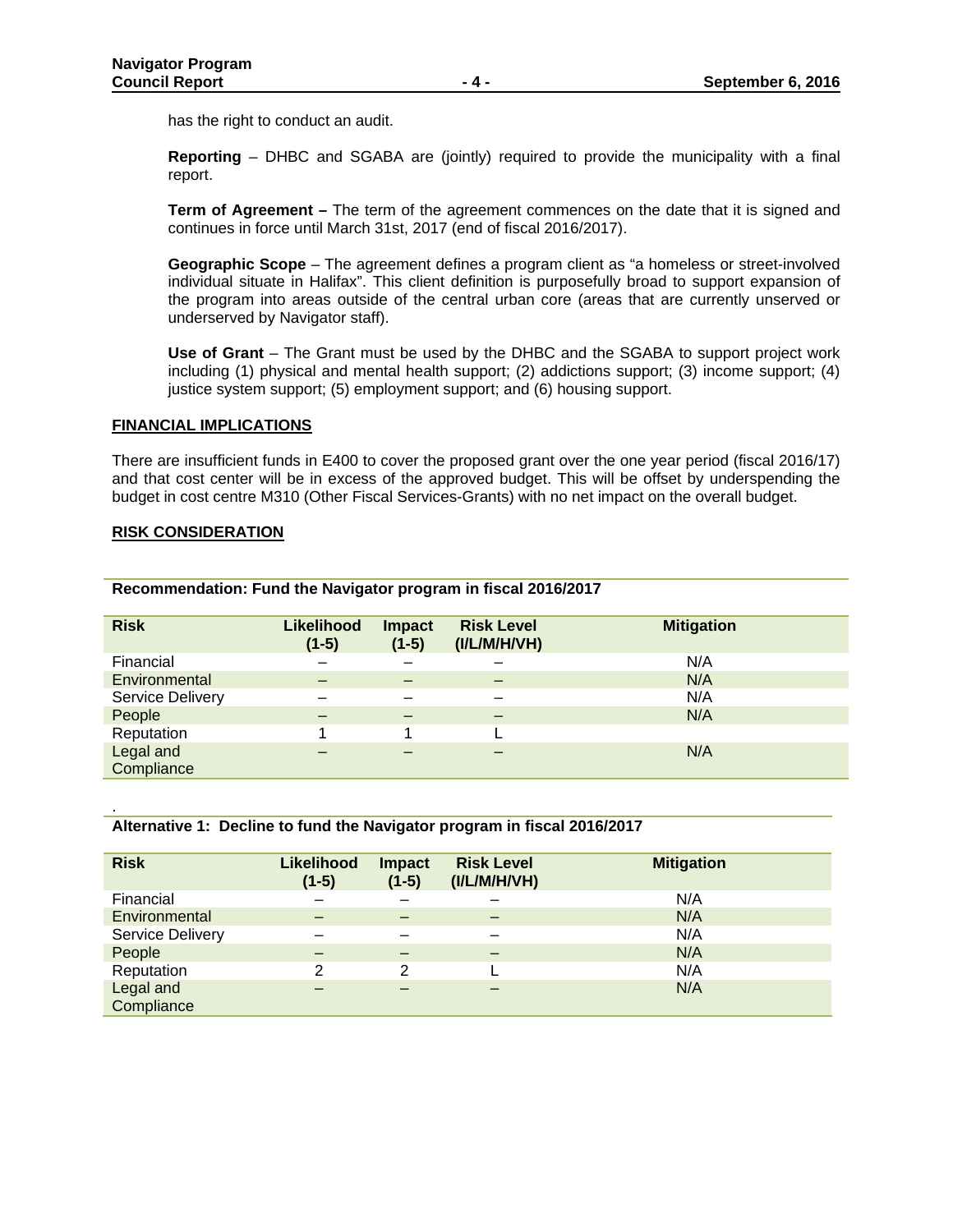| Alternative 2: Disburse funds on pro rata basis in fiscal 2016/2017 |  |  |  |  |
|---------------------------------------------------------------------|--|--|--|--|
|---------------------------------------------------------------------|--|--|--|--|

| <b>Risk</b>             | <b>Likelihood</b><br>$(1-5)$ | <b>Impact</b><br>$(1-5)$ | <b>Risk Level</b><br>(IVLM/H/VH) | <b>Mitigation</b> |
|-------------------------|------------------------------|--------------------------|----------------------------------|-------------------|
| Financial               |                              |                          |                                  | N/A               |
| Environmental           |                              | –                        |                                  | N/A               |
| Service Delivery        |                              | -                        |                                  | N/A               |
| People                  |                              | –                        |                                  | N/A               |
| Reputation              |                              |                          |                                  | N/A               |
| Legal and<br>Compliance |                              |                          |                                  | N/A               |

#### **COMMUNITY ENGAGEMENT**

Consultations with BID Executive Directors regarding the scope and nature of the Navigator program have taken place. Agreement on the program design has now been reached and is reflected in the Grant Agreement that is before Council.

#### **ENVIRONMENTAL IMPLICATIONS**

Implications not identified.

#### **ALTERNATIVES**

- 1. Regional Council could decline to fund the Navigator Street Outreach Program for fiscal 2016/2017.
- 2. Regional Council could direct staff to disburse the Navigator funding on a \$45,000 per year, pro rata basis, calculated from the date that the Navigator position was filled in 2016, until March 31, 2017.
- 3. Regional Council could request amendments to the draft grant agreement.

#### **ATTACHMENTS**

Attachment 1 Navigator Street Outreach Program Overview

Attachment 2 Draft Navigator Street Outreach Program Grant Agreement – Fiscal 2016/2017

Attachment 3 Navigator Street Outreach Program Goals, Outcomes and Actions Summary

A copy of this report can be obtained online at http://www.halifax.ca/council/agendasc/cagenda.php then choose the appropriate meeting date, or by contacting the Office of the Municipal Clerk at 902.490.4210, or Fax 902.490.4208.

| Report Prepared by:    | Scott Sheffield, Government Relations & External Affairs, 902.490.3941                          |
|------------------------|-------------------------------------------------------------------------------------------------|
| Report Approved by:    | Maggie MacDonald, Managing Director, Government Relations and<br>External Affairs, 902.490,1742 |
| Financial Approval by: | Amanda Whitewood, Director of Finance and Information Technology/CFO, 902.490.6308              |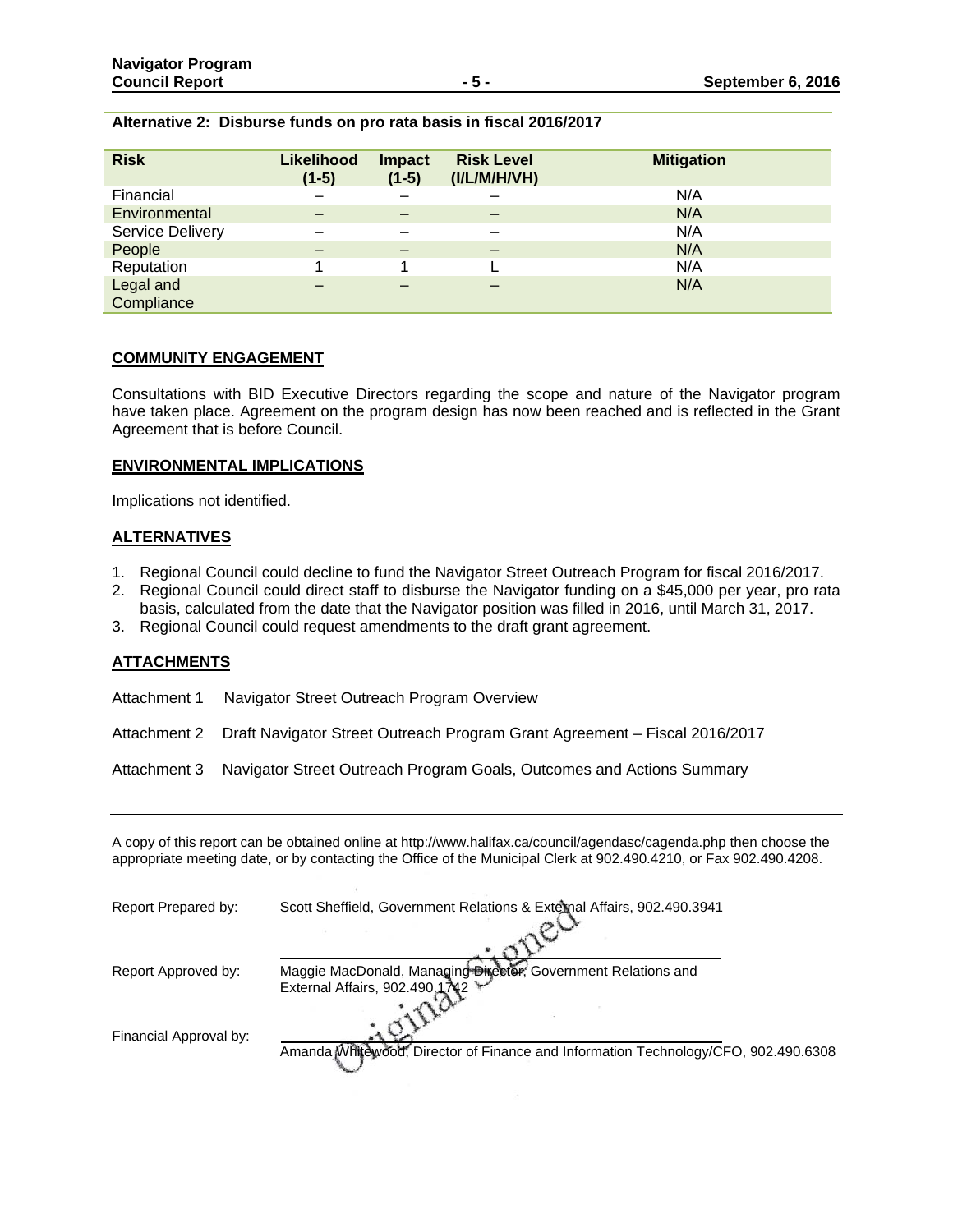# **Attachment 1 Navigator Program Overview**

**Client Profile:** A significant number of the Navigator Street Outreach program's clientele have multiple addictions and/or physical or mental health concerns, putting them at higher risk of cyclical homelessness and unemployment. Often behaviours associated with mental health and/or addictions create barriers that are difficult to overcome without assistance. Low income levels and/or income instability exacerbates these problems for homeless and street-involved individuals.

Of the Navigator Street program's clients:

- 30% have mental health concerns;
- 80% struggle with at least one addiction;
- 20% simultaneously deal with mental health concerns and addiction;
- 58% are homeless on first contact;
- 85% receive support from Income Assistance;

Since the program's launch, the number of clients served has grown from 81 clients to 374 clients (460%). Each year, the number of new clients served represents a significant proportion of the overall client base – 130 (44%) in 2011-2012; 146 (43%) in 2012-2013; and 160 (43%) in 2013-2014 (43%). Of the current client base, 32% are women and 41% are youths.

**Table 1:** Client Demographic Breakdown

| Year      | Clients | Women | <b>Mcen</b> | Youth |
|-----------|---------|-------|-------------|-------|
| 2008-2009 | 81      | 12    | 69          | 53    |
| 2009-2010 | 119     | 13    | 106         | 48    |
| 2010-2011 | 300     |       |             |       |
| 2011-2012 | 295     | 62    | 233         | 154   |
| 2012-2013 | 340     | 91    | 249         | 158   |
| 2013-2014 | 374     | 118   | 256         | 153   |

\* Data not tracked where table is blank.

Client contacts vary in terms of duration and frequency. In some instances Navigator staff work with clients over an extended period of time, advocating on their behalf with numerous public and private sector entities. In other cases, clients may be engaged only once – the client having secured housing, having left Halifax or having otherwise moved beyond needing Navigator program staff's support.

#### **Table 2:** Client Service Outcomes

| Year          | <b>Secured</b><br><b>Employment</b> | <b>Received</b><br><b>Training</b> | <b>Secured</b><br><b>Housing</b> | <b>Secured</b><br><b>Identification</b> | <b>Received</b><br><b>Clothing</b> |
|---------------|-------------------------------------|------------------------------------|----------------------------------|-----------------------------------------|------------------------------------|
| 2010-2011     | 31                                  | 32                                 | 16                               | 42                                      | 21                                 |
| 2011-2012     | 44                                  | 19                                 | 34                               | 38                                      | 29                                 |
| 2012-2013     | 36                                  |                                    | 56                               | 49                                      | 16                                 |
| 2013-2014     | 40                                  | 8                                  | 96                               | 47                                      | 25                                 |
| <b>Totals</b> | 151                                 | 66                                 | 202                              | 176                                     | 91                                 |

**Community Partnerships:** Navigator Street Outreach staff work in partnership with the broader community to create long-term, sustainable solutions. Community partnerships are in place with a range of organizations including outreach programs, youth-serving agencies, faith-based organizations and shelters. The Navigator Street Outreach program staff currently work cooperatively with the following key organizations: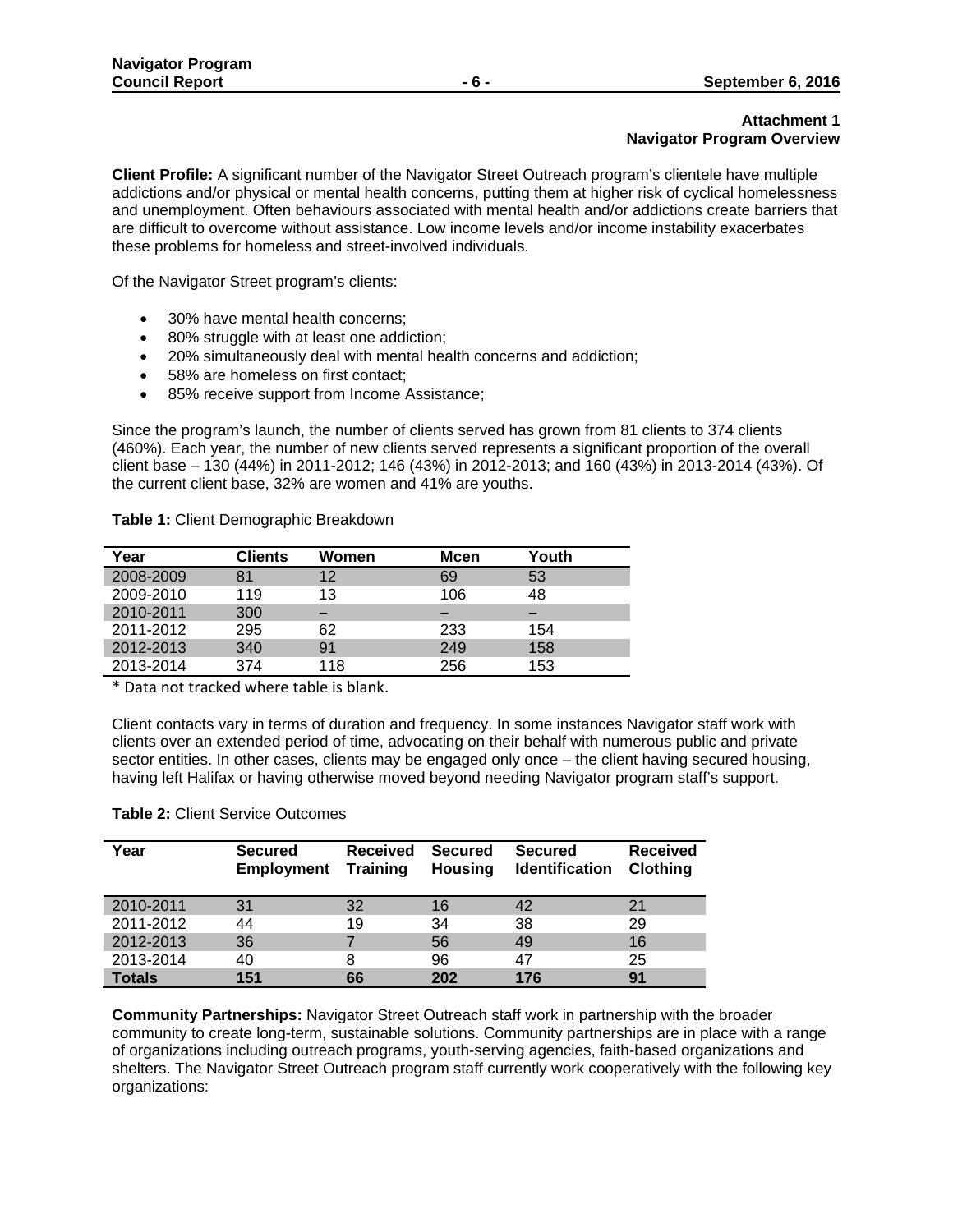- 
- 
- The Public Good Society **Construent Contract Construent** Out of the Cold Shelter
- Adsum House for Women Halifax Housing Help
- 
- Nova Scotia Homelessness and Housing Network (NSHHN
- 
- Youth Employability Project (YEP) The Provincial Ombudsman Office
- Freedom Renewal Centre **Canadian Centre 1968** Mobile Outreach Street Health (MOSH)
- The ARK Laing House
	-
	-
- IWK Nursing **St. Mary's Basilica** 
	- Affordable Housing Association of Nova Scotia (AHANS)
- St. Vincent De Paul **Cauca Communist Communist Communist Communist Communist Communist Communist Communist Communist Communist Communist Communist Communist Communist Communist Communist Communist Communist Communist Com** 
	-

**Staffing:** The Navigator Street Outreach program currently has one full-time employee. The full-time employee (Navigator) provides clients with individualized support to address barriers to securing and maintaining employment (see above for particulars). Historically, the program employed a half-time employee (Housing Support Worker) that provided clients with individualized support to address barriers to securing and maintaining housing (see above for particulars).

**Funding Sources:** The Navigator Street Outreach program has historically received project grants from the following public and private sector entities:

- Halifax Assistance Fund;
- Nova Scotia Department of Justice; and
- Municipality of Halifax

Grants-based funding has historically been supplemented by core operating funding support provided by the following business improvement districts:

- Downtown Halifax Business Commission (DHBC);
- Spring Garden Area Business Association (SGABA);
- Downtown Dartmouth Business Commission (DDBC); and
- Quinpool Road Main Street District Association (QRMDA).

At present, DHBC and SGABA are the only BID financial contributors.

**Table 3:** Funding Contribution Breakdown (2008-2010)

| <b>Period</b> | <b>Contributor</b>              | Amount              |
|---------------|---------------------------------|---------------------|
| 2008-2010     | <b>Municipal Grants Program</b> | \$30,000/year       |
| 2008-2010     | DHBC, SGABA, DDBC, Quinpool     | \$24,000/year       |
| 2008-2010     | NS Department of Justice        | \$10,000/year       |
| 2008-2010     | Halifax Assistance Fund         | \$7,500-10,000/year |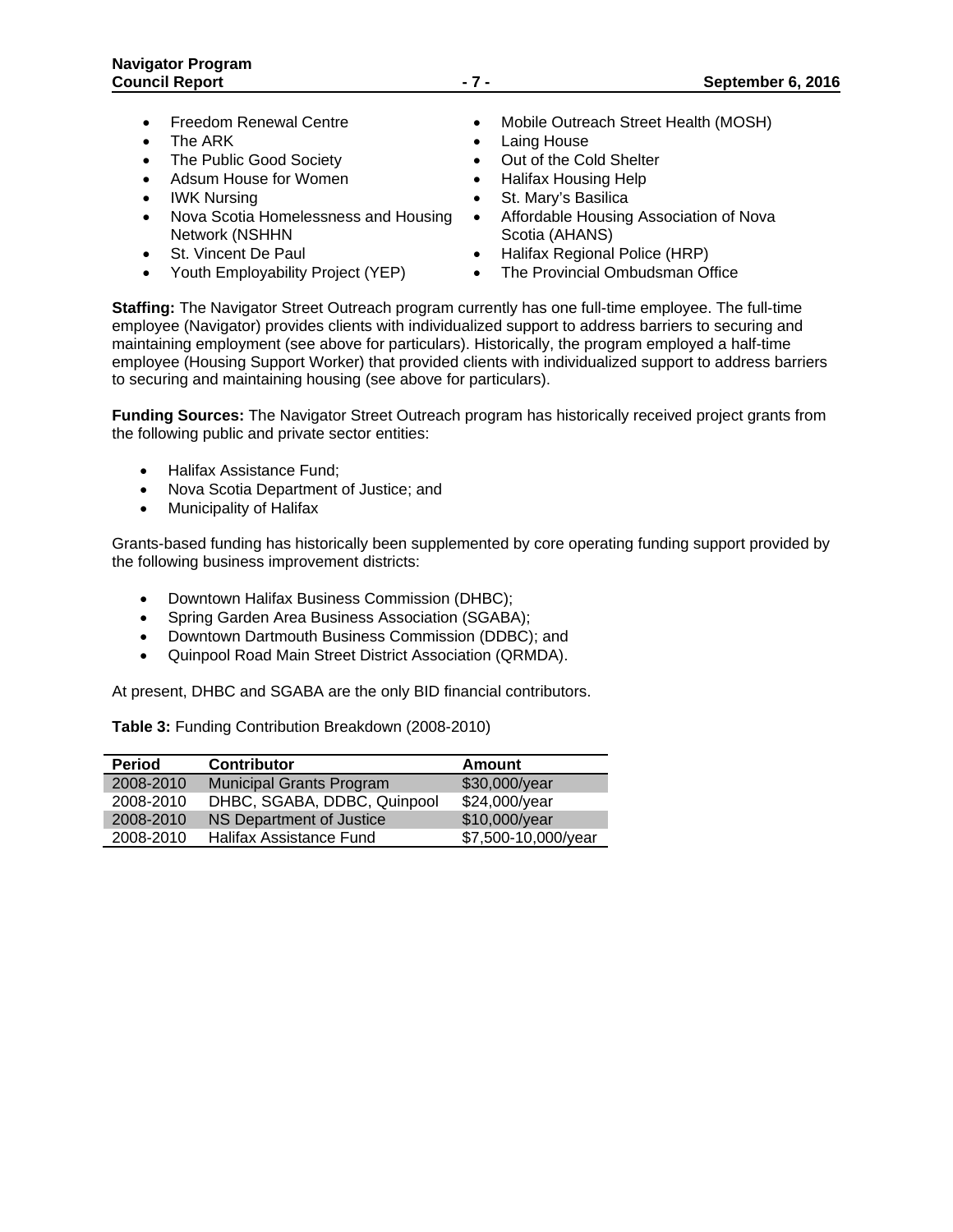**Table 4:** Funding Contribution Breakdown (2010-2014)

| <b>Period</b> | <b>Contributor</b>                          | <b>Amount</b> |
|---------------|---------------------------------------------|---------------|
| 2010-2014     | Municipal Funding <sup>1</sup>              | \$144,000     |
| 2010-2014     | <b>DHBC</b>                                 | \$29,000/year |
| 2010-2014     | <b>SGABA</b>                                | \$10,000/year |
| 2010-2014     | Halifax Assistance Fund                     | \$17,500      |
| 2010-2014     | Homeless Partnering Strategy <sup>2</sup>   | \$153,000     |
| 2010-2014     | United Way <sup>3</sup>                     | \$6,000       |
| 2010-2014     | Halifax/Chebucto Health Boards <sup>4</sup> | \$4,500       |

<sup>1</sup> Project based funding – BID Contributions Fund (\$34k in 2011/12; \$34k in 2012/13; \$37k in 2013/14 and \$39k in 2014/15)

 $2$  Project based funding - HRDC

 $3$  Project-based funding – Mobile Outreach Street Health

 $4$  Project based funding – Freedom Renewal Centre

# **Program Supports**

**Navigation:** The Navigator program provides support to individuals as they attempt to "navigate" various systems, and advocates for specific services, including addictions services, mental health supports, income assistance and legal/justice support. Navigator Street Outreach program staff often accompanies clients to appointments to ensure their attempts to access services are smooth and issue-free.

**Physical and Mental Health Support:** Connect clients to services for physical and mental health. Provide advocacy with health provider personnel.

**Addictions Support:** Assist clients to access addiction services (detox, residential treatment and counselling). Provides transportation support for clients accessing addictions programs located outside of the urban core

**Income Support:** Assist clients to access income supports (e.g. Income Assistance and Canada Pension Plan (CPP)). Provides advocacy with income assistance personnel.

**Justice System Support:** Attend court with clients, liaise with probation officers and offer options for completing community service hours.

**Employment Support**: Where individuals are motivated and job-ready, Navigator Street Outreach assists them in securing and maintaining employment. This employment support includes the following:

- providing bus tickets to get to a work site;
- replacing identification (in order to apply for work);
- providing secure voice mail for job search activities;
- opening bank accounts, or cashing paycheques;
- providing basic work tools, clothing or specialized equipment (e.g. steel-toed boots, anti-skid shoes);
- ensuring that individuals have options for meals while on the job site; and
- providing referrals to training programs for skill enhancement.

Some individuals may also be offered assistance to return to their home community, or relocate to another city if they have secured full-time employment.

**Housing Support:** The Navigator Street Outreach program historically offered individualized housing and eviction prevention support to individuals and families. This housing support included the following: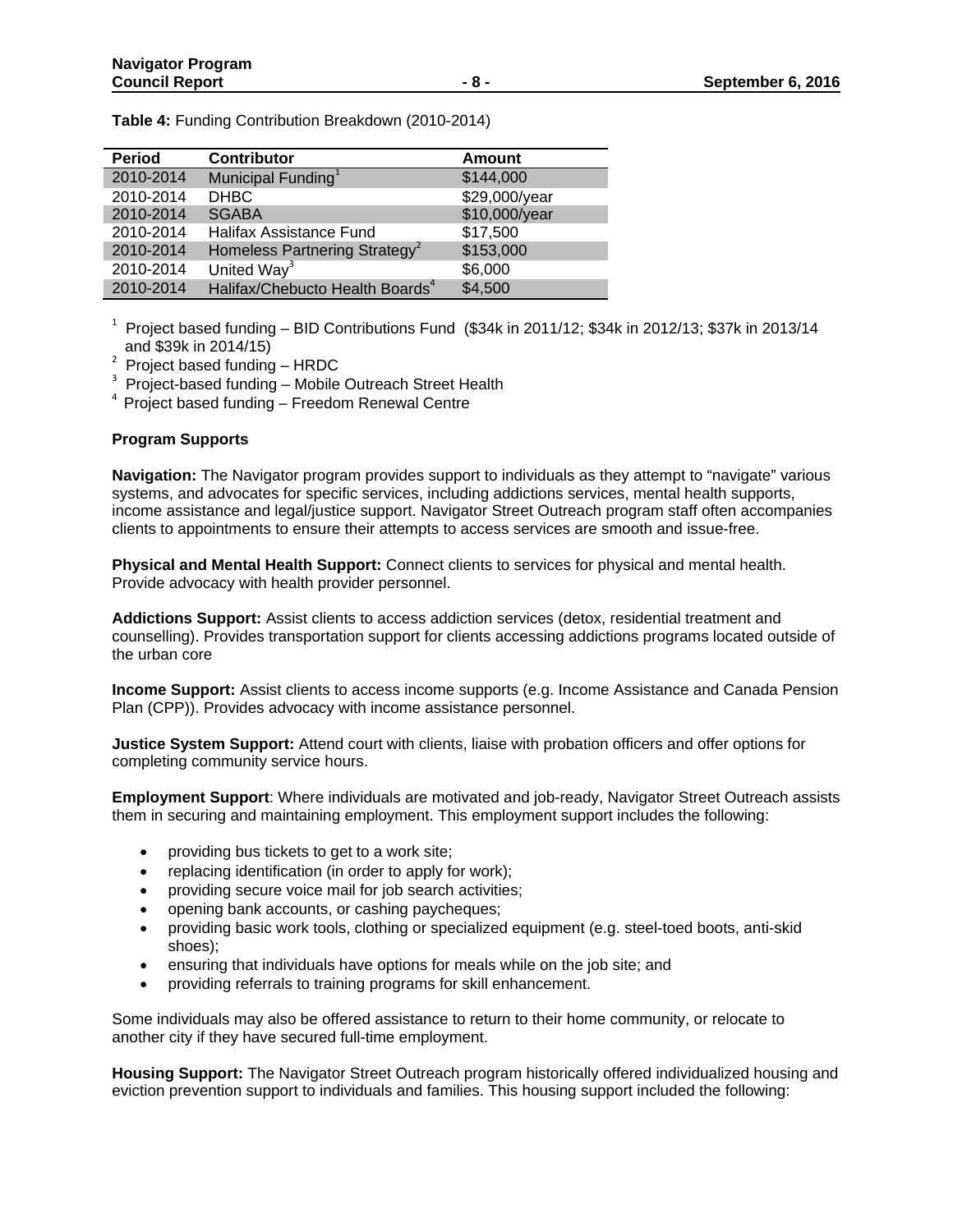- helping with housing searches;
- covering damage deposits;
- replacing identification (in order to secure housing);
- covering power and phone arrears;
- covering rental arrears;
- providing transportation to viewings; and
- assisting with securing references (in order to secure housing).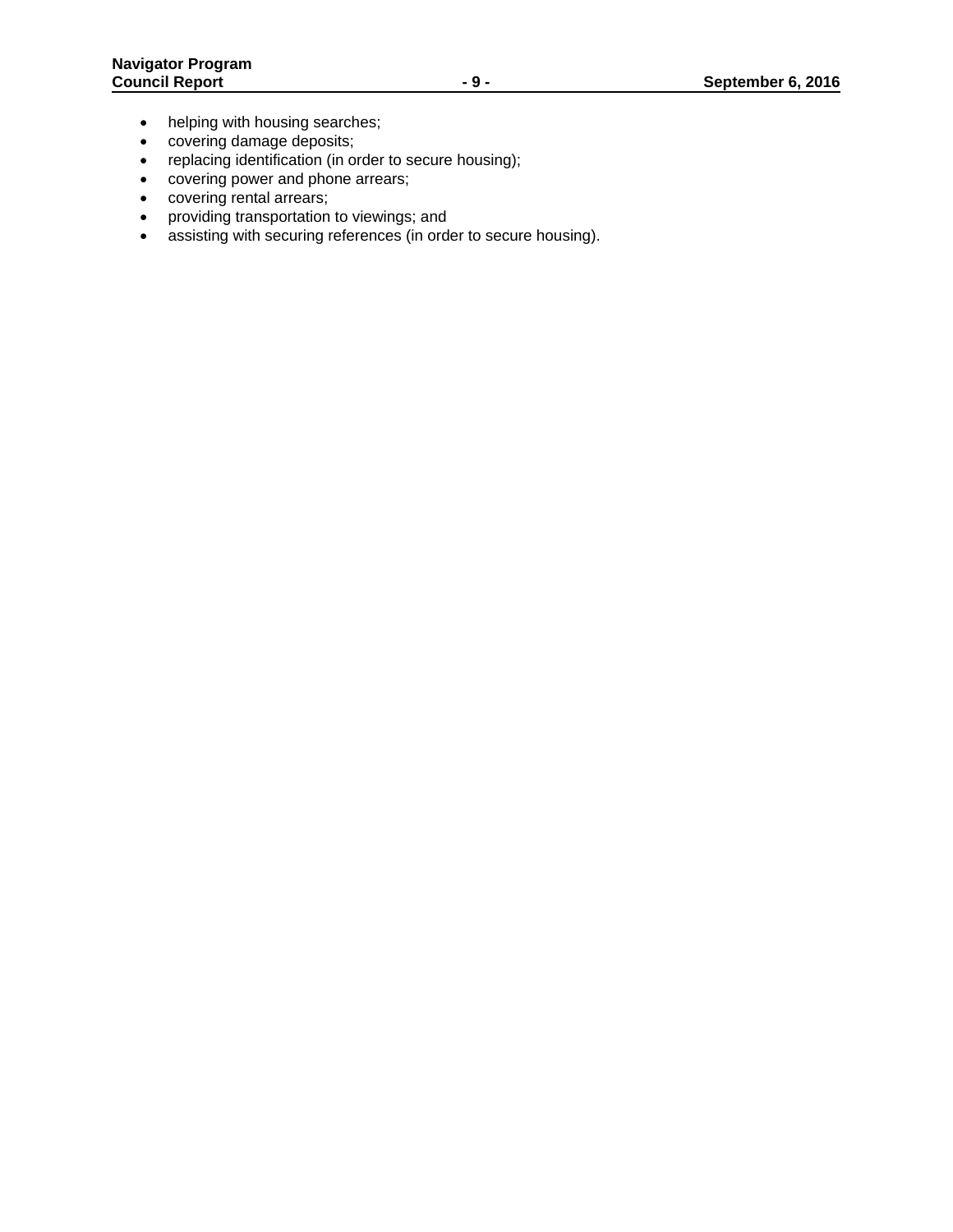**Attachment 2** 

| Draft Navigator Street Outreach Program |  |
|-----------------------------------------|--|
| Grant Agreement - Fiscal 2016/2017      |  |

# **NAVIGATOR PROGRAM GRANT AGREEMENT**

**THIS AGREEMENT** is made as of the \_\_\_ day of \_\_\_\_\_\_\_\_\_\_, 20\_\_\_.

**BETWEEN:**

**Halifax Regional Municipality**, a statutory body corporate duly incorporated under the laws of the Province of Nova Scotia (the "Municipality")

OF THE FIRST PART

- and-**Downtown Halifax Business Commission**, a society in the Province of Nova Scotia ("the DHBC")

- and-

**Spring Garden Area Business Association Limited**, an association in the Province of Nova Scotia limited by guarantee ("the SGABA")

OF THE SECOND PART

**WHEREAS** the DHBC and the SGABA jointly operate a program of services provided to homeless and street-involved individuals in the urban core (the "Navigator Program").

**WHEREAS** a request for municipal support for the Navigator Program was made jointly by the DHBC and the SGABA.

**WHEREAS** Halifax Regional Council on July 21, 2015 provisionally approved a grant of fortyfive thousand dollars (\$45,000) to the Navigator Program in the 2015/2016 fiscal year subject to the negotiation of a contribution agreement.

**IN CONSIDERATION** of the mutual conditions and covenants contained herein and the provision of other valuable consideration, receipt of which is acknowledges, the parties hereto agree as follows:

# **Definitions**

- 1. Where used herein or in any amendments hereto, the following terms shall have the following meanings:
	- (a) "Client" means a homeless or street-involved individual situate in Halifax;
	- (b) "Grant" means a one-time contribution in the amount of forty-five thousand dollars (\$45,000) to be provided from the Municipality to the DHBC in the 2016/2017 fiscal year in accordance with the terms set out in this Agreement; and
	- (c) "Project" means the Navigator Program and more particularly means the work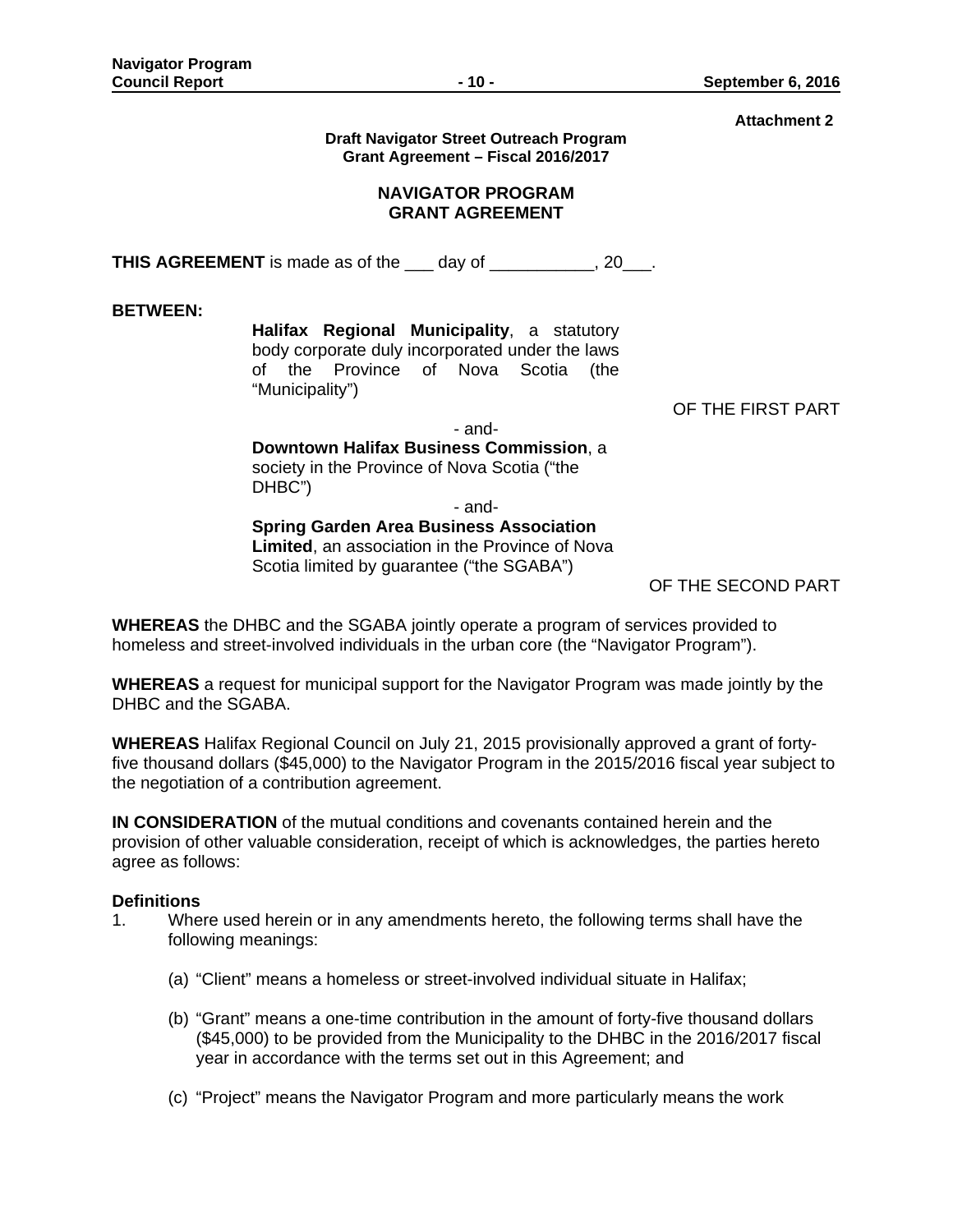undertaken by the DHBC and the SGABA using the Grant, such work being more specifically detailed in Section 4 herein.

# **Term**

2. The term of this agreement shall commence on the date that this Agreement is executed and continue in force until March 31<sup>st</sup>, 2017.

# **Grant**

3. The Municipality shall provide the Grant to the DHBC within twenty-one (21) days from the date that this Agreement is executed.

# **Use of Grant**

- 4. The Grant shall be used by the DHBC and the SGABA during the term of this Agreement exclusively to support the following Project work:
	- (a) Physical and Mental Health Support: Connect Clients to services for physical and mental health. Provide advocacy with health provider personnel.
	- (b) Addictions Support: Assist Clients to access addiction services (detox, residential treatment and counselling). Provide transportation support for Clients accessing addictions programs located outside of the urban core
	- (c) Income Support: Assist Clients to access income supports (e.g. Income Assistance and Canada Pension Plan (CPP)). Provide advocacy with income assistance personnel.
	- (d) Justice System Support: Attend court with Clients, liaise with probation officers and offer options for completing community service hours.
	- (e) Employment Support: Assist Clients to secure and maintain employment.
	- (f) Housing Support: Provide individualized housing and eviction prevention support to Clients and their families.

### **Reporting Requirement**

- 5. Within sixty (60) days of the termination or expiry of this Agreement, the DHBC and the SGABA shall provide a detailed Final Report to the Municipality particularizing how the Grant was used and detailing the results that were achieved.
- 6. The Final Report shall report on the number of Navigator Program clients that:
	- (a) secured employment;
	- (b) received training;
	- (c) secured housing;
	- (d) secured identification;
	- (e) received clothing;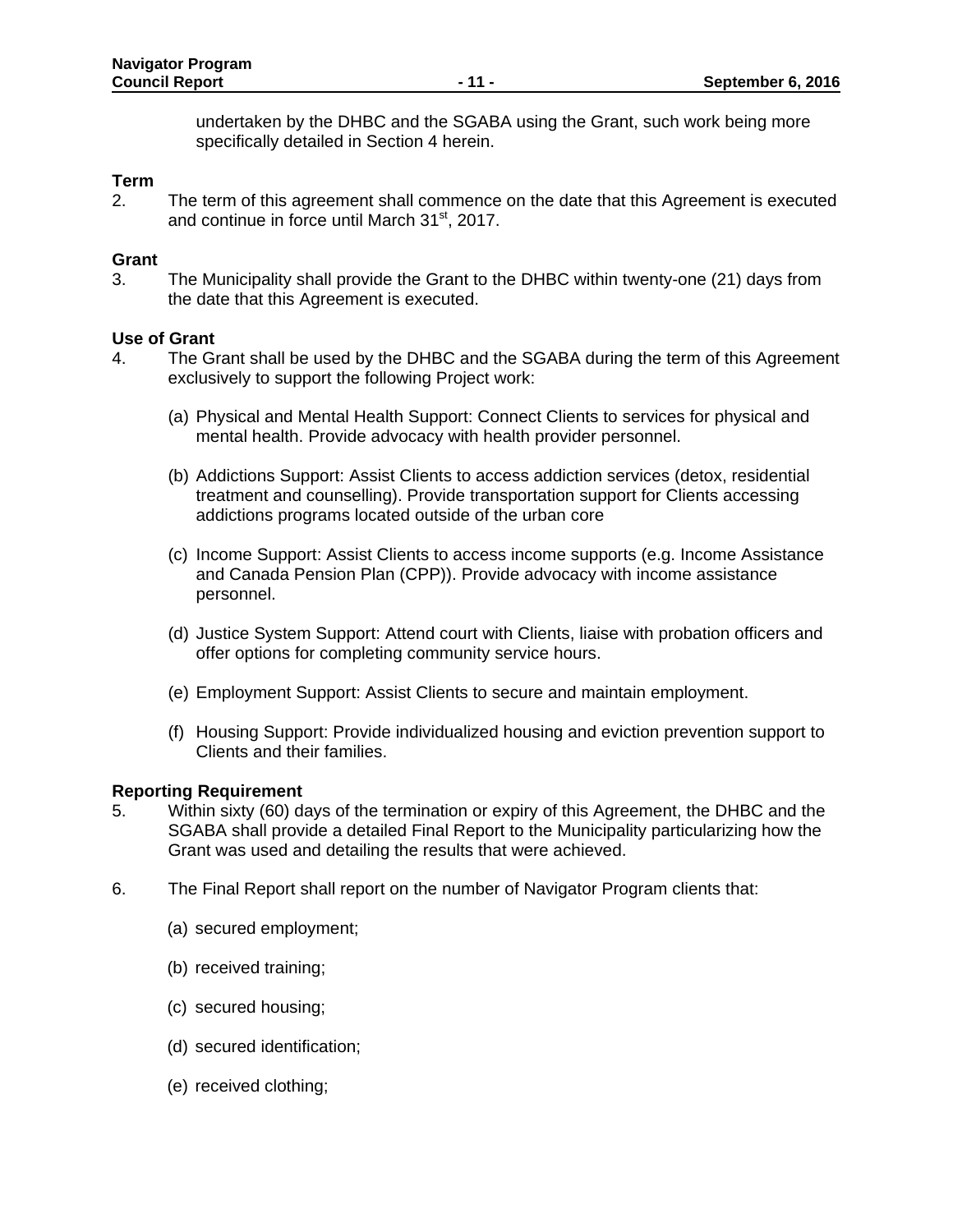- (f) were referred by Navigator Program staff to:
	- i. addiction support programs and services;
	- ii. physical and mental health programs and services;
	- iii. income support programs and services;
	- iv. justice system programs and services;
	- v. employment support programs and services; and
	- vi. housing support programs and services;
- (g) were referred to the Navigator Program by:
	- i. Downtown Dartmouth Business Improvement District;
	- ii. Main Street Dartmouth Business Improvement District;
	- iii. Quinpool Road Business Improvement District;
	- iv. North End Business Improvement District;
	- v. Spryfield Business Improvement District; and
	- vi. Sackville Business Improvement District.
- 7. The parties acknowledge and agree that the Final Report may be used by the Municipality in its consideration of any future requests for funding from DHBC and/or SGABA.

# **Access to Financial Information**

8. The Municipality shall have the right, at its own expense, and with reasonable notice, to audit or examine the books of account and records maintained by the DHBC and SGABA regarding the Project.

# **Acknowledgement**

9. In all communications associated with the Project the DHBC and the SGABA shall credit the Municipality as a contributor to the Project.

# **Relationship**

- 10. The DHBC, the SGABA, and any employee, servant, agent, contractor or volunteer of the DHBC or the SGABA are not employees, agents, contractors or volunteers of the Municipality.
- 11. The parties hereto are independent of one another, and nothing herein shall be deemed to create a joint venture or partnership amongst them.
- 12. Neither DHBC nor the SGABA shall have any authority to represent, act on behalf of, or bind the Municipality.
- 13. All persons involved in the management, administration and operations of the Project, including the Executive Director, will be the responsibility of the DHBC or the SGABA. The wages, salaries and benefits of such persons shall be paid solely and directly by the DHBC or the SGABA.
- 14. The DHBC and the SGABA acknowledge and agree that each is jointly and severally liable for the obligations and liabilities owing to the Municipality under this Agreement.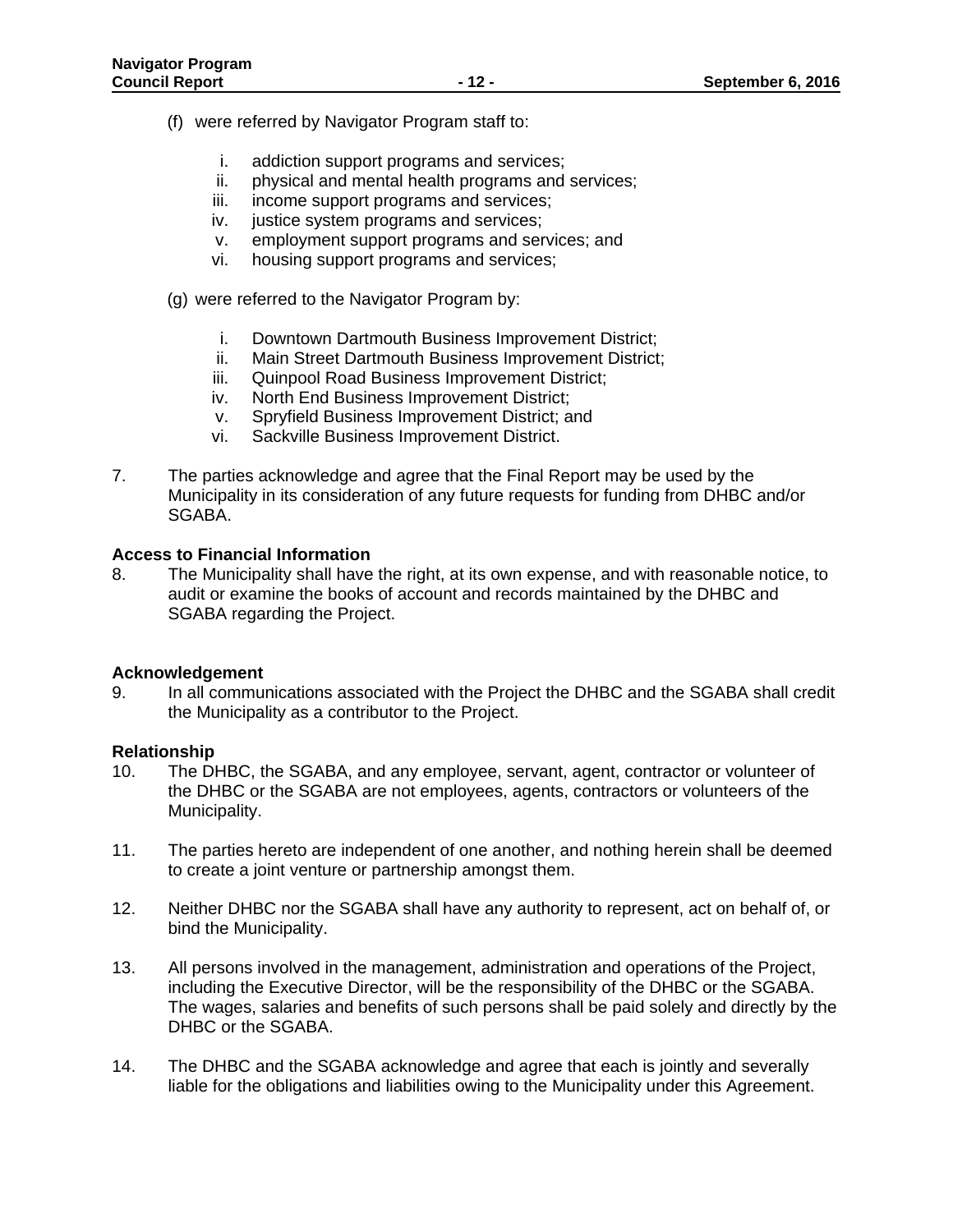#### **General**

- 15. Any modification of this Agreement must be in writing and signed by all parties or it shall have no effect and it shall be void.
- 16. No failure by a party to exercise any right under this Agreement or to insist upon full compliance by the other parties as to their respective obligations under this Agreement will constitute a waiver of any provision of this Agreement.
- 17. Headings contained herein are included solely for convenience and shall not be considered part of this Agreement.
- 18. The DHBC and the SGABA shall not assign this Agreement, in whole or in part, without the prior written permission of the Municipality.
- 19. The DHBC and SGABA agree to indemnify and hold free and harmless the Municipality, its mayor, councillors, officers, employees, agents and volunteers from and against all actions, claims, costs, demands, damages, suits or proceedings howsoever caused, arising from the DHBC's or the SGABA's execution of their respective obligations under this Agreement, save for the gross negligence of the Municipality, its mayor, councillors, officers, employees, agents and volunteers. This section shall survive the termination of this Agreement.
- 20. This Agreement constitutes the entire agreement respecting the subject matter hereof between the Municipality, the DHBC and the SGABA and supersedes all prior agreements representations, warranties, statements, promises, information, arrangements and understandings respecting the Project, whether oral or written, express or implied.
- 21. Should any part of this Agreement be determined to be void by a competent judicial or legislative authority, the remainder shall be valid and enforceable.
- 22. This Agreement shall be governed by, and interpreted in accordance with, the laws of the Province of Nova Scotia and the laws of Canada. Any disputes with regard to this Agreement shall be adjudicated in Halifax, Nova Scotia.
- 23. The DHBC and the SGABA hereby acknowledge that the Municipality is subject to Part XX of the *Municipal Government Act* (SNS 2008 c 39) regarding Freedom of Information and Protection of Privacy.

**[Remainder of this page intentionally left blank]**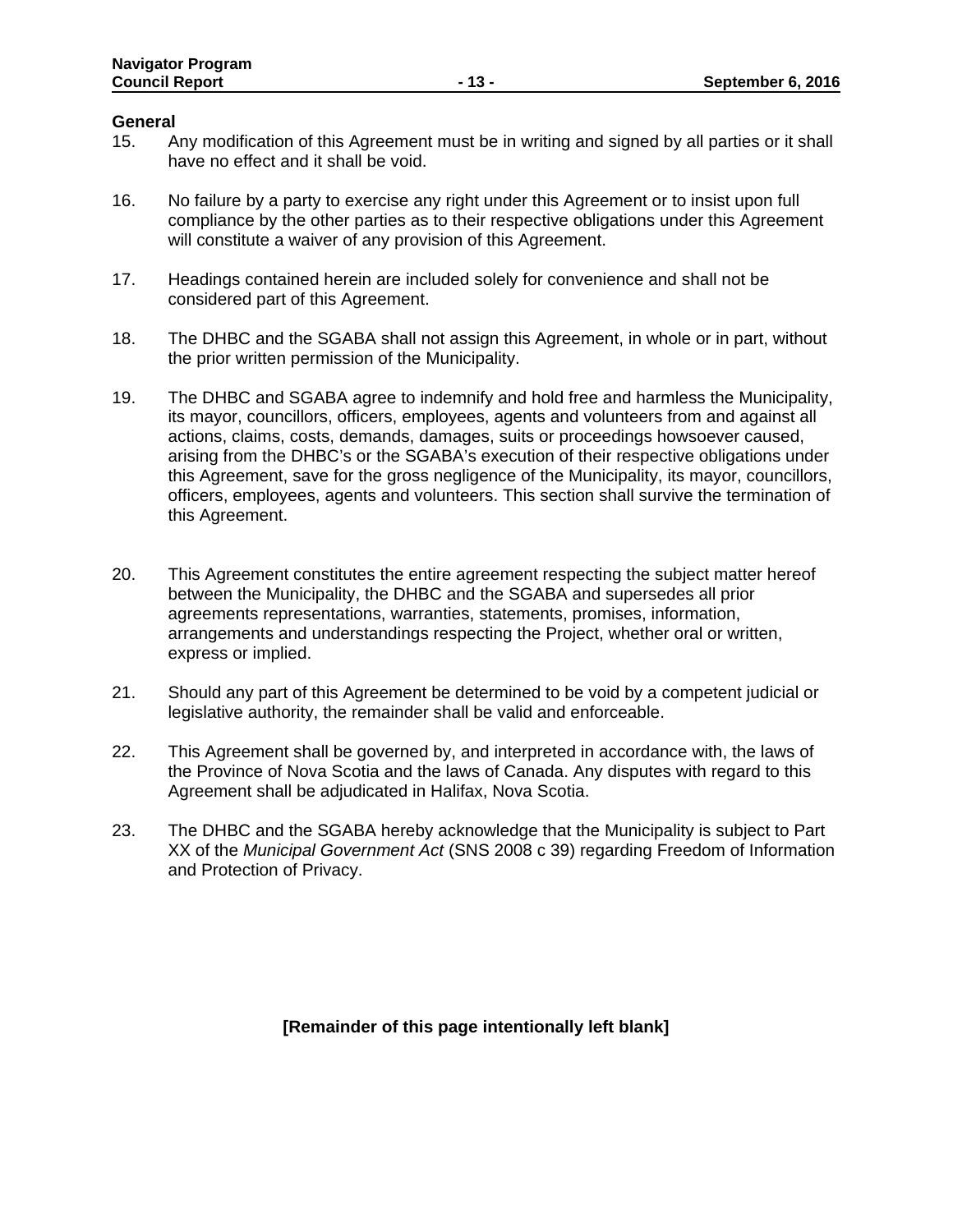**IN WITNESS WHEREOF** the parties hereto have executed this agreement on the day and year first above written.

| <b>DOWNTOWN HALIFAX</b>     |
|-----------------------------|
| <b>BUSINESSS COMMISSION</b> |

\_\_\_\_\_\_\_\_\_\_\_\_\_\_\_\_\_\_\_\_\_\_\_\_\_\_\_\_\_\_\_\_ Per: \_\_\_\_\_\_\_\_\_\_\_\_\_\_\_\_\_\_\_\_\_\_\_\_\_\_\_\_\_\_

Executive Director

\_\_\_\_\_\_\_\_\_\_\_\_\_\_\_\_\_\_\_\_\_\_\_\_\_\_\_\_\_\_\_\_ Per: \_\_\_\_\_\_\_\_\_\_\_\_\_\_\_\_\_\_\_\_\_\_\_\_\_\_\_\_\_\_

Witness **Chair of the Board** 

I/we have authority to bind the society

# **SPRING GARDEN AREA BUSINESS ASSOCIATION**

\_\_\_\_\_\_\_\_\_\_\_\_\_\_\_\_\_\_\_\_\_\_\_\_\_\_\_\_\_\_\_\_ Per: \_\_\_\_\_\_\_\_\_\_\_\_\_\_\_\_\_\_\_\_\_\_\_\_\_\_\_\_\_\_

Executive Director

Witness

**Witness** 

\_\_\_\_\_\_\_\_\_\_\_\_\_\_\_\_\_\_\_\_\_\_\_\_\_\_\_\_\_\_\_\_ Per: \_\_\_\_\_\_\_\_\_\_\_\_\_\_\_\_\_\_\_\_\_\_\_\_\_\_\_\_\_\_

Witness **Chair of the Board** 

I/we have authority to bind the association

# **HALIFAX REGIONAL MUNICIPALITY**

Witness Mayor

\_\_\_\_\_\_\_\_\_\_\_\_\_\_\_\_\_\_\_\_\_\_\_\_\_\_\_\_\_\_\_\_ Per: \_\_\_\_\_\_\_\_\_\_\_\_\_\_\_\_\_\_\_\_\_\_\_\_\_\_\_\_\_\_

\_\_\_\_\_\_\_\_\_\_\_\_\_\_\_\_\_\_\_\_\_\_\_\_\_\_\_\_\_\_\_\_ Per: \_\_\_\_\_\_\_\_\_\_\_\_\_\_\_\_\_\_\_\_\_\_\_\_\_\_\_\_\_\_ Witness **Municipal Clerk** Municipal Clerk

I/we have authority to bind the Municipality